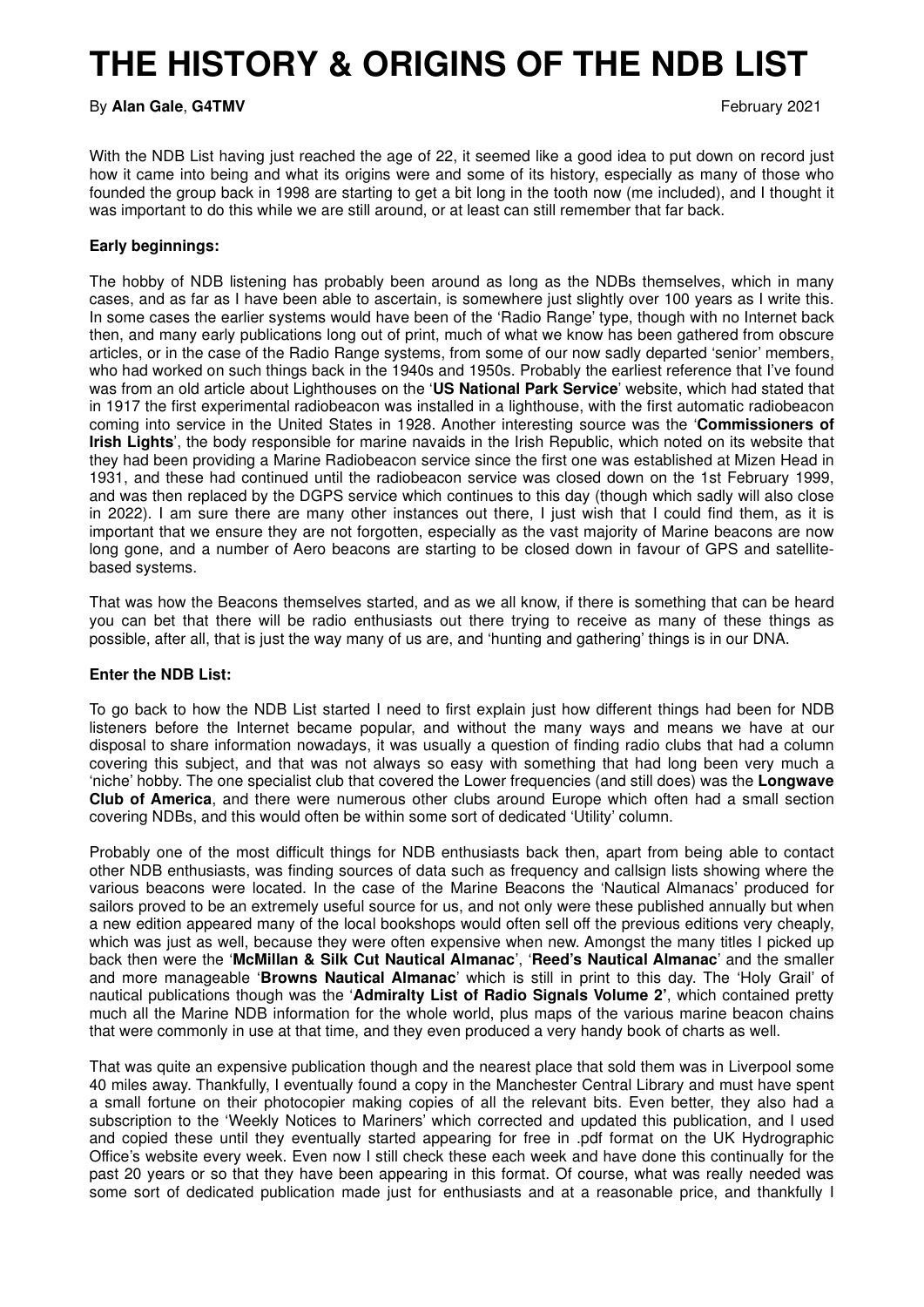eventually found such an item in the form of an A4 spiral bound book called not surprisingly the '**Longwave Beacon Handbook**' by **Michiel Schaay** in the Netherlands. This was just what I needed as it not only listed all the Marine & Aero NDBs in Europe but also included many NDB QSL addresses as well. I still have my copy and it shows in it that my edition was published in 1983. Later I also found several other useful enthusiast publications by both German and French authors, and all these things added to the idea that there may be a lot more of us out there than we had originally suspected.

Over the years I found many other publications that had proved useful, and amongst these were the 'recent' copies of the old British Airways '**AERAD**' publications that were used by the pilots themselves, and it was a similar case with other charts and publications by the **Jeppesen** company, and the RAF, who produced their own range of publications for military pilots. It was possible to pick up recent and even unused copies of these from the many aviation enthusiast shops around the country, and I often visited the one at Manchester International Airport run by 'The Aviation Society' (still going but now located at the Aviation Viewing Park there), along with various other airways charts and aerodrome booklets. In 1985 I had become a member of the '**Longwave Club of America**', which to this day is still the only club on the planet that is dedicated just to the LF frequencies, and coincidentally, not only am I still a member but have also been a columnist with them since 2007. In 2019 the club started producing a e-version of their newsletter 'The Lowdown', so nowadays it is a great option for listeners all over the world, and you can find contact details for this at the end of this article. Now another reason why I mention this is because one of their members back in those early days was called **Ken Stryker** and he also produced a very impressive publication called the '**Aero Marine Beacon Guide**' and this not only covered the Americas but also many other parts of the world as well and included beacon power levels in many cases. Another well-known LWCA member was **Sheldon Remington**, who produced a highly informative and legendary publication called '**On the Art of NDB Dxing**', and this has proved to be a great asset to many NDB enthusiasts thanks to its many insights into the hobby such as audio filtering etc. Such was life back in the pre-Internet days.

## **We are getting there, please bear with me a little longer…..**

Now we move forward to 1995, and as well as being an NDB fan I was also a keen Medium Wave DXer at that time and had been a member of the '**Medium Wave Circle**' group for quite a few years, and they had also had a NDB column from time to time as well under various guises. It was in that year that the current editor had decided to stand down, and so I did what they tell people in the army never to do and stepped forward and volunteered to edit the column. I suspect that only a small number of people in the club were NDB or Utility enthusiasts, and in many ways, it often felt a bit like being the support act at a rock concert, as we were consistently the least liked column in many of the annual listener polls, but the small group of enthusiasts that were interested were very loyal and supportive of the column, and it was this group that eventually went on to become the founding members of the NDB List.

I had first got my own home internet connection in 1995, and before that listener logs and contributions had mainly been sent to me by snail mail, and I had typed up the logs on my old Amstrad word processor which was always a lot of hard work. Thanks to most of us getting on the internet and e-mail though, eventually most logs started to be received electronically and that allowed me to 'copy and paste' logs into the column. Not only was it logs that were arriving that way though, but we were also able to discuss various things such as Unidentified Beacons which had been heard, and this allowed us to swap DF bearings and things like that, which proved particularly useful in tracking down the source of some of these unlisted beacons. It did start to become noticeable that most of what appeared in the columns was stuff that we had already discussed via e-mail up to a month before it appeared in print and was being read by people who had already discussed or shared most of the information via e-mail. It started to seem a bit irrelevant to do things that way, especially as it was hard work swapping mails with a group of different people individually. It was UK member **Tracey Gardener** that suggested that we should start some sort of mailing list (so he's the one to thank or blame not me), and which I must admit was something I'd never thought about, in spite of the fact that the very thing that had got me on the Internet in the first place was the **WUN** (World Utility Network) group, which not only produced an e-newsletter every month (that also contained a column called '**Surfing the Longwaves**'), but also had a mailing list as well - hosted at QTH.net if memory serves me right. I had travelled to the nearest internet café (Cyberia) in the city of Manchester just to have a look at the WUN website and it proved to be all the inspiration that I needed to get online from home as soon as possible. I am pleased to say that the WUN list continues but under its new name of the **UDXF** and I am still a member after all these 25 years.

Following Tracey's suggestion, I decided to see if I could find a way of setting up a mailing list and found a basic group at a site called '**Listbot**' and our very first post took place on the 11th of November 1998. The initial membership consisted of just about every NDB enthusiasts I could find, or who was in my address book, but it quickly proved to be very useful, and a great way of doing things, in real time rather than with a one month delay while it went to print, and it was also great that at long last we had a group of people who were 100% dedicated to NDB DXing rather than a sort of unwelcome or tolerated 'splinter' group. I